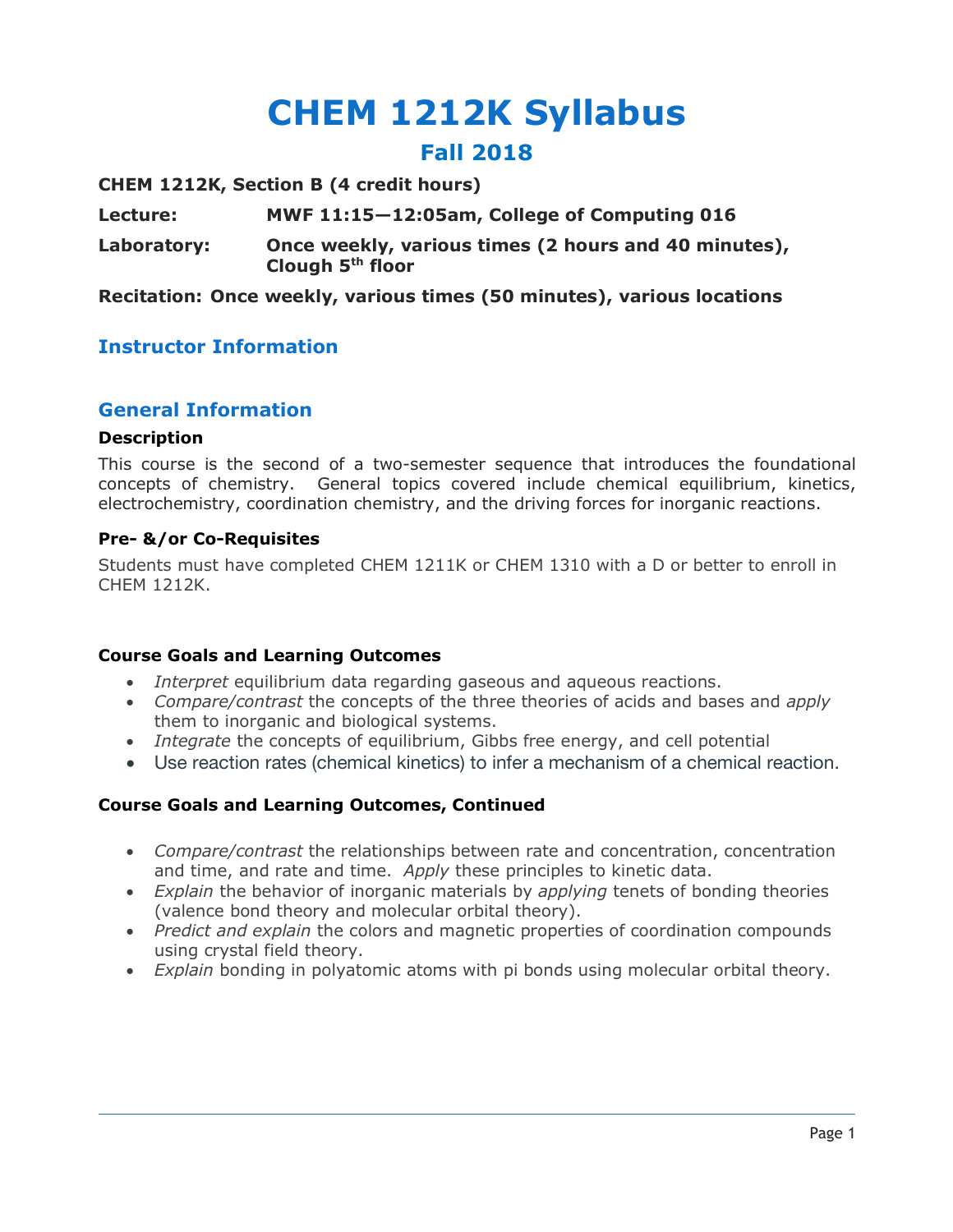## **Course Requirements & Grading**

| Exam 1                                                             | 15% or 150 points   |
|--------------------------------------------------------------------|---------------------|
| Exam 2                                                             | 15% or 150 points   |
| Exam 3                                                             | 15% or 150 points   |
| Final Exam                                                         | 22.5% or 225 points |
| MasteringChemistry, In Class Work, Recitation<br>and Exam Wrappers | 10.0% or 100 points |
| Laboratory <sup>1</sup>                                            | 22.5% or 225 points |
| Total                                                              | 100% or 1000 points |

<sup>1</sup>Students earning below 60% in the laboratory component of the course will receive an F for the semester and will be required to repeat both the lecture and the laboratory component.

### **Grade Dispute Policies**

Re-grades of midterm exams must be requested within one week of the date that the graded exams are returned to students.

Missing homework and TurningPoint (clicker) scores must be addressed, via email to carrie.shepler@chemistry.gatech.edu) within one week of the first date that scores are posted to Canvas. Announcements will be posted to Canvas when scores are posted.

Please refer to the laboratory syllabus for information regarding requests of regrades for lab reports and quizzes.

## **Description of Graded Components**

#### *Exams*

**Three** closed-book exams will be given during the semester on the dates listed below and in the lecture schedule.

Exams contain multiple choice only, and no partial credit is awarded. Scantron cards will be provided.

#### *Exams, continued*

Exam content (in terms of textbook chapters and lecture slide numbers) will be outlined via a Canvas announcement approximately one week prior to each exam. A list of applicable practice exam questions also will be provided. We do *not* provide explicit study guides or topic lists, so you should make notes in class and as you study about topics you feel are most important.

One  $8.5 \times 11$ " crib sheet will be permitted for use on each of the three intermediate exams. Only one side of the crib sheet may be used, and *they must be in your own hand-writing. No photocopied material is permitted*. The inclusion of photocopied or material in another's hand-writing will be considered academic integrity violations.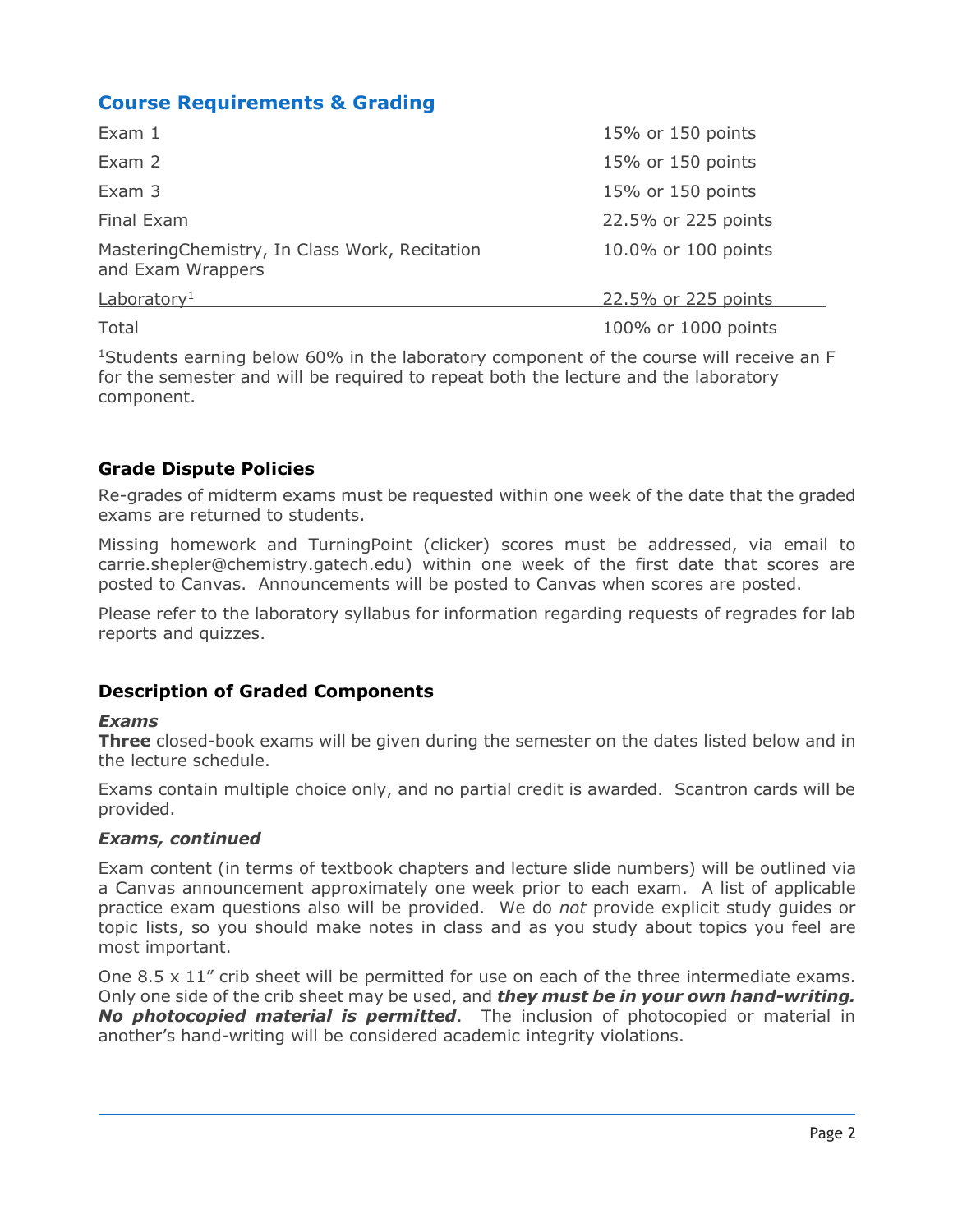*Final Exam* A two hour and fifty minute, multiple choice final exam will be given at the time and place determined for this course by standard Georgia Tech procedures. The exam will consist of approximately 60 multiple choice questions, and no partial credit will be given. Scantron cards will be provided. The final exam is scheduled for **Friday, December 7th from**  11:20am to 2:10pm. The complete schedule of final exams may be found: https://registrar.gatech.edu/current-students/exams

Four crib sheets may be used for the final exam. These may be  $8.5 \times 11$ " in size with writing on only one side. *They must be in your own hand-writing. No photocopied material is permitted*. *All of your crib sheets will be collected with your final exam. You may not use photocopies of your crib sheets. You may not take pictures of your crib sheets after you have completed the final exam.*

#### *Grade Improvement Plan*

The final exam will be composed of four sections with the first three sections representing material from exams  $1 - 3$ , respectively. The remaining section will cover material after exam 3. If you earn a higher score on a given section than you did on the corresponding exam, that percentage will replace the original score. For example, if a student earns a 75% on exam 1 and a 95% on section 1 of the final exam, the 95% will be used in the grade calculation. It is possible for all three original exam scores to be replaced with the Grade Improvement Plan. *You must have attempted the original individual exam or have an excused absence communicated to the course instructors to be eligible for the Grade Improvement Plan.*

### **MasteringChemistry, In Class Group Work, Recitation and Exam Wrappers**

MasteringChemistry, in class group work, exam wrappers, and recitation comprise a total of 10% (100 points) of your overall course grade. **You need 135 points to earn the full 10%** and you may accumulate these points through various combinations of the four categories.

| Assignment Type                        | Number of<br>Assignments | Points per<br>Assignments | <b>Total Points Available</b><br>from Assignment<br><b>Type</b> |
|----------------------------------------|--------------------------|---------------------------|-----------------------------------------------------------------|
| MasteringChemistry                     | 11                       | 12                        | 132                                                             |
| In Class Group Work                    | TBD                      | TBD                       | 30 (adjusted)                                                   |
| Recitation                             | 14                       | 2, 1, 0                   | 28                                                              |
| Exam Wrappers                          | 3                        | 5                         | 15                                                              |
| <b>TOTAL POINTS</b><br><b>POSSIBLE</b> |                          |                           | 205                                                             |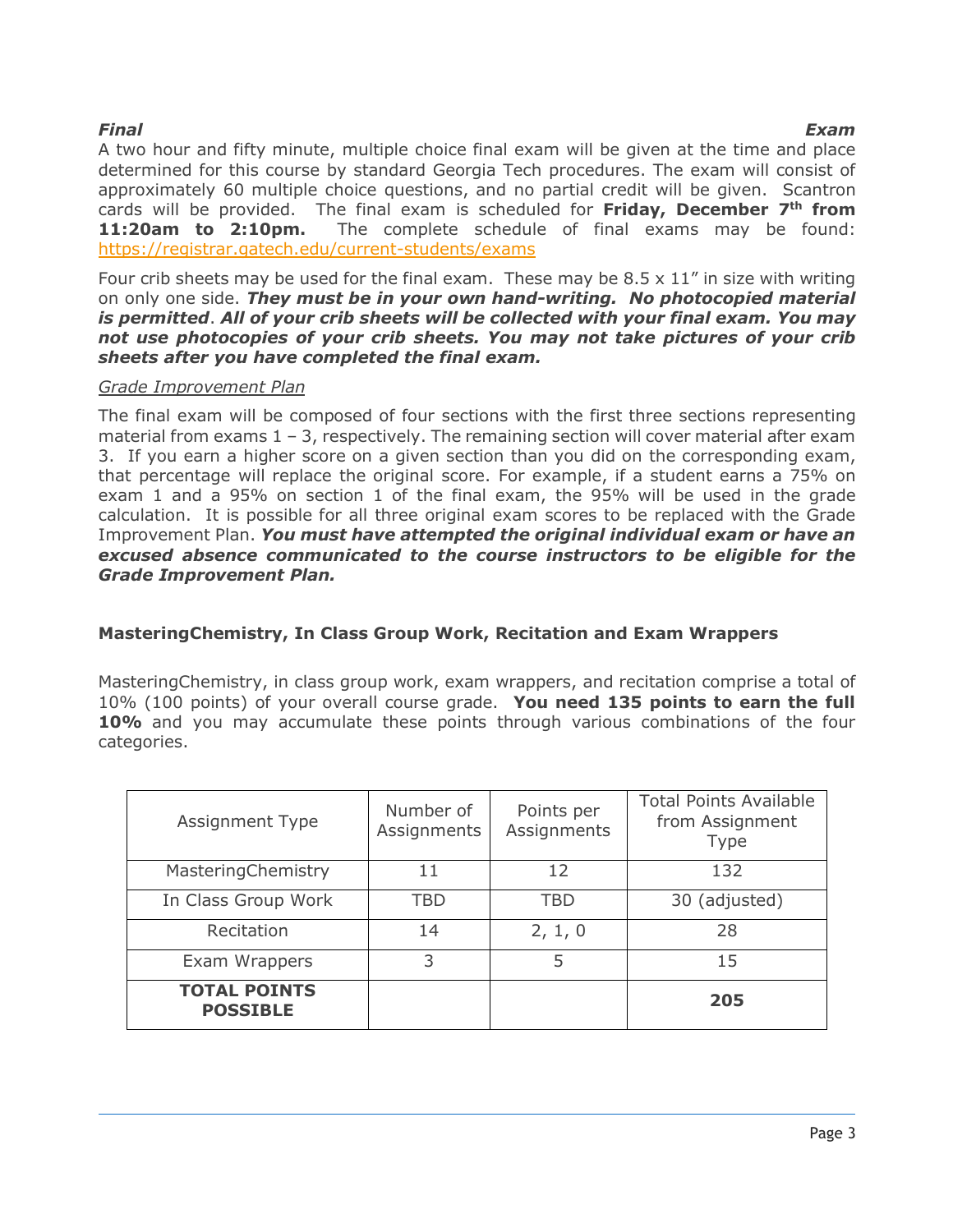- *MasteringChemistry:* There are 12 assignments valued at 10 points each for a total of 100 possible points. Each assignment has a due date. Individual extensions will be awarded only in cases of excused absences or disabilities accommodations, and both must be discussed with Dr. Shepler.
- *In Class Group Work:* Each clicker question asked in class is valued at 1 point for any answer and 2 points for a correct answer. There are no make-up opportunities. At the end of the semester, the points earned will be normalized to 30. For example: *If a total of 50 clicker questions are offered over the course of the semester, then there are 100 possible points. If you earn 75 of these points, you have 75/100 = 0.75 of the points possible. 0.75 x 30 = 22.5, and you have earned 22.5 points available in daily work.*
- *Recitation:* Attendance **and participation** in recitation is worth 2 points per sessions. 2 points = attendance for the full session with participation
	- 1 point = attendance with limited participation
- *Exam Wrappers:* After each exam, an Exam Wrapper assignment will be posted on Canvas after your exams are returned. These assignments are due the Friday after your exams are returned.

#### *Laboratory*

You **must** pass Laboratory to pass the **overall course**. Teaching assistants will have the responsibility for establishing laboratory grades. Students are graded on pre-lab quizzes, formal lab reports, summary reports, report accuracy, lab technique and safety and two laboratory quizzes/practicums. **A grade of 60% or better in the lab is considered**  passing. If you fail CHEM 1310 lab, you must retake the entire lecture and lab. Your teaching assistant may specify that students work in pairs or in larger groups for certain experiments. Whether this is the case or not, *all reports must be prepared independently by each student*. Please see the lab syllabus for more details.

### **Grading Scale**

Your final grade will be assigned as a letter grade according to the following scale:

- A 90.0 100% (900—1000 points)
	-
- 
- B 80.0 89.9% (800—900 points)
- C 70.0 79.9% (700—800 points)
- D 60.0 69.9% (600—700 points)
- F Less than 60.0% (less than 600 points)

OR Less than a 60% in laboratory

## **Course Materials**

## **Course Text**

*Chemistry,* 7th edition by McMurry, Fay and Robinson Available in hardcopy and as an ebook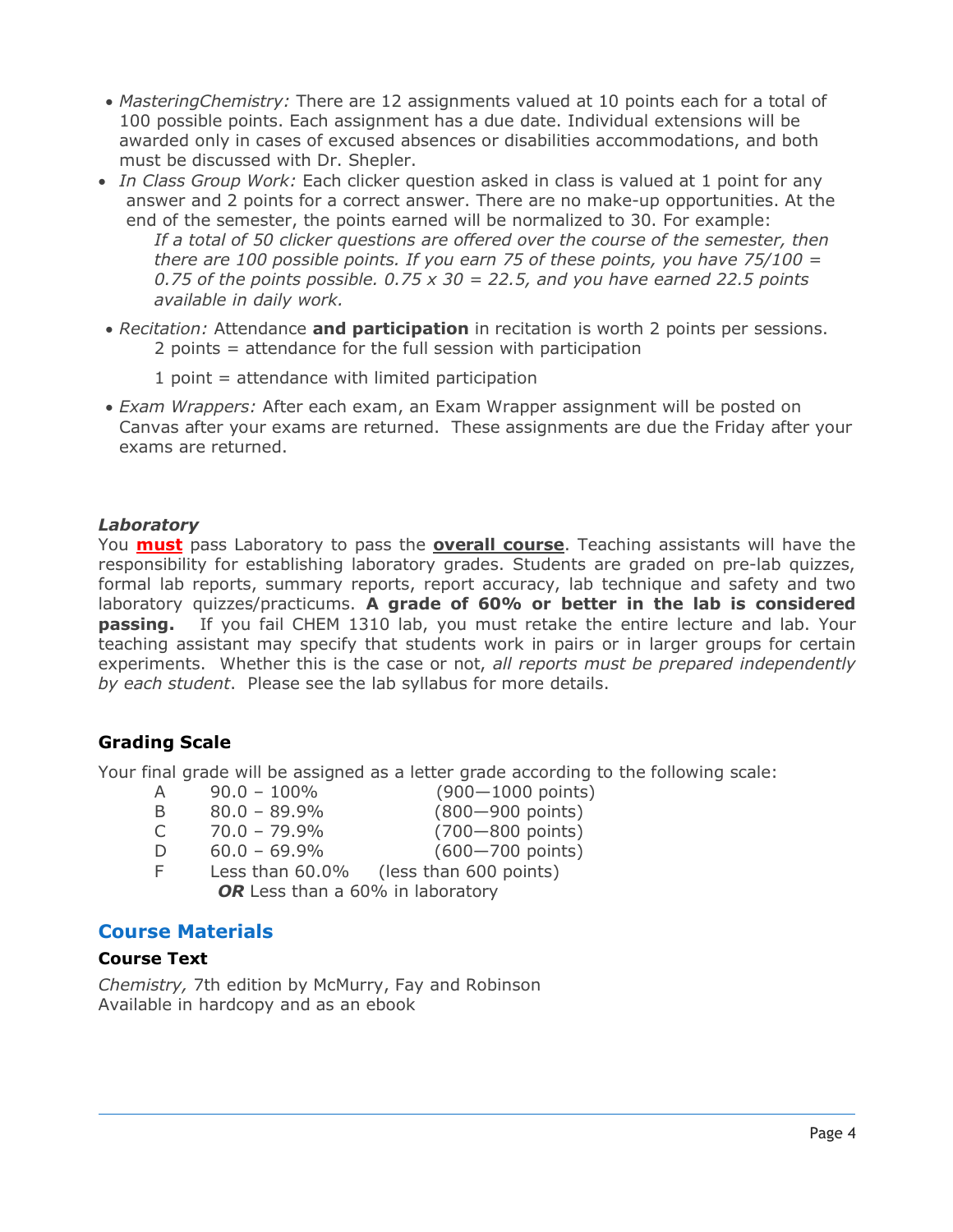### **Additional Materials/Resources**

- MasteringChemistry Access Code
- CHEM 1212K Laboratory Manual, 2018-2019 edition (available only at the GT Barnes & Noble)
- Turning Point ResponseWare
- 100% cotton lab coat
- Composition notebook for use in laboratory

#### **Course Website and Other Classroom Management Tools**

#### *Canvas*

There are Canvas sites for both lecture and lab. All lecture materials, information, and grades (with the exception of those associated with recitation) are on the lecture site while all laboratory materials, information and grades are on the lab site. Be sure to select a deliver method for course announcements. *You are responsible for all information posted in Canvas announcements.*

#### *Piazza*

This term we will be using Piazza for class discussion. The system is highly catered to getting you help quickly and efficiently from classmates, the TA, and professors (I will respond to Piazza posts once daily during the work week). We encourage you to post your questions on Piazza. Please keep in mind general guidelines for civility as you post questions and responses. We intend the site to help build community within the class and are determined for it be a safe and inclusive space for all students in the course.

You can access Piazza easily from the 1212K Canvas sites. If you have any problems, email *team@piazza.com.*

#### *MasteringChemistry*

Post-Lecture homework problems can be accessed directly via the following address: **http://www.pearsonmylabandmastering.com**

### **Course Expectations & Guidelines**

#### **Academic Integrity**

Georgia Tech aims to cultivate a community based on trust, academic integrity, and honor. Students are expected to act according to the highest ethical standards. For information on Georgia Tech's Academic Honor Code, please visit http://www.catalog.gatech.edu/policies/honor-code/ or http://www.catalog.gatech.edu/rules/18/.

Any student suspected of cheating or plagiarizing on a quiz, exam, or assignment will be reported to the Office of Student Integrity, who will investigate the incident and identify the appropriate penalty for violations.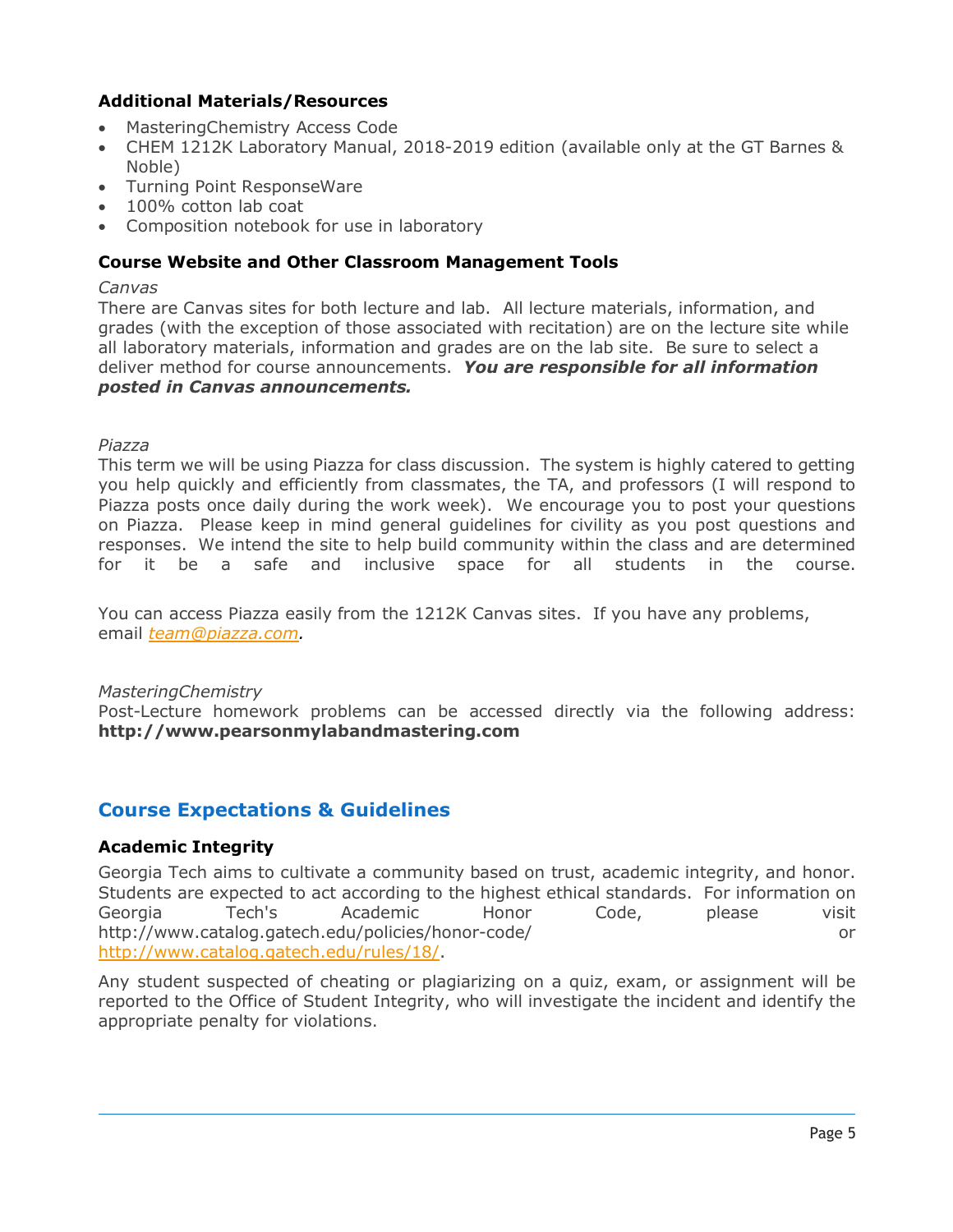During anytime throughout the semester you have question involving the Academic Honor Code, please contact your instructor or a first-year program faculty member.

#### **Accommodations for Students with Disabilities**

If you are a student with learning needs that require special accommodation, contact the Office of Disability Services at (404)894-2563 or http://disabilityservices.gatech.edu/, as soon as possible, to make an appointment to discuss your special needs and to obtain an accommodations letter. Please inform Dr. Carrie Shepler (carrie.shepler@chemistry.gatech.edu, Clough 584A) and Dr. Michael Evans (michael.evans@chemistry.gatech.edu) *within the first week of the course or as soon as possible.* 

#### **Attendance and/or Participation**

The only components of CHEM 1310 with required attendance are laboratories and exams. Attendance in lecture and recitation is *strongly* encouraged, and points toward your course grade can be earned through attendance.

#### **Collaboration & Group Work**

You are encouraged to work with classmates on in-class problem solving and to study with others outside of class. Collaboration on homework assignments is acceptable, and you should keep in mind that the effort you put into these assignments will be reflected in what you gain from them. Discussion of the material in laboratory reports is appropriate; however, all work submitted in reports must be prepared independently.

### **Extensions, Late Assignments, & Re-Scheduled/Missed Exams**

Comprehensive guidelines regarding class attendance and excused absences can be found in the Georgia Tech catalog. Please read through the policies in their entirety.

http://www.catalog.gatech.edu/rules/4/

http://www.catalog.gatech.edu/policies/student-absence-regulations/

Guideline summary (*application primarily to exams and laboratories in CHEM 1212K*): You are permitted to miss an exam for Institute approved absences (athletics, etc.) You should inform Dr. Shepler (carrie.shepler@chemistry.gatech.edu) as soon as you have your travel schedule so that we can make arrangements for you to take the exam at an alternate time.

If you miss an exam due to illness, then you should submit medical documentation to the Office of the Dean of Students. They will contact the course instructors, and we will work with you to determine the best course of action. Please also email Dr. Shepler (carrie.shepler@chemistry.gatech.edu) as soon as you know you will miss or have missed an exam due to illness. You do not need to provide details regarding the illness.

Students may miss exams due to personal emergencies. Again, documentation of some sort should be provided to the Office of the Dean of Students who will communicate with course instructors. Please also email Dr. Shepler (carrie.shepler@chemistry.gatech.edu) as soon as you know you will miss or have missed an exam due to personal emergency.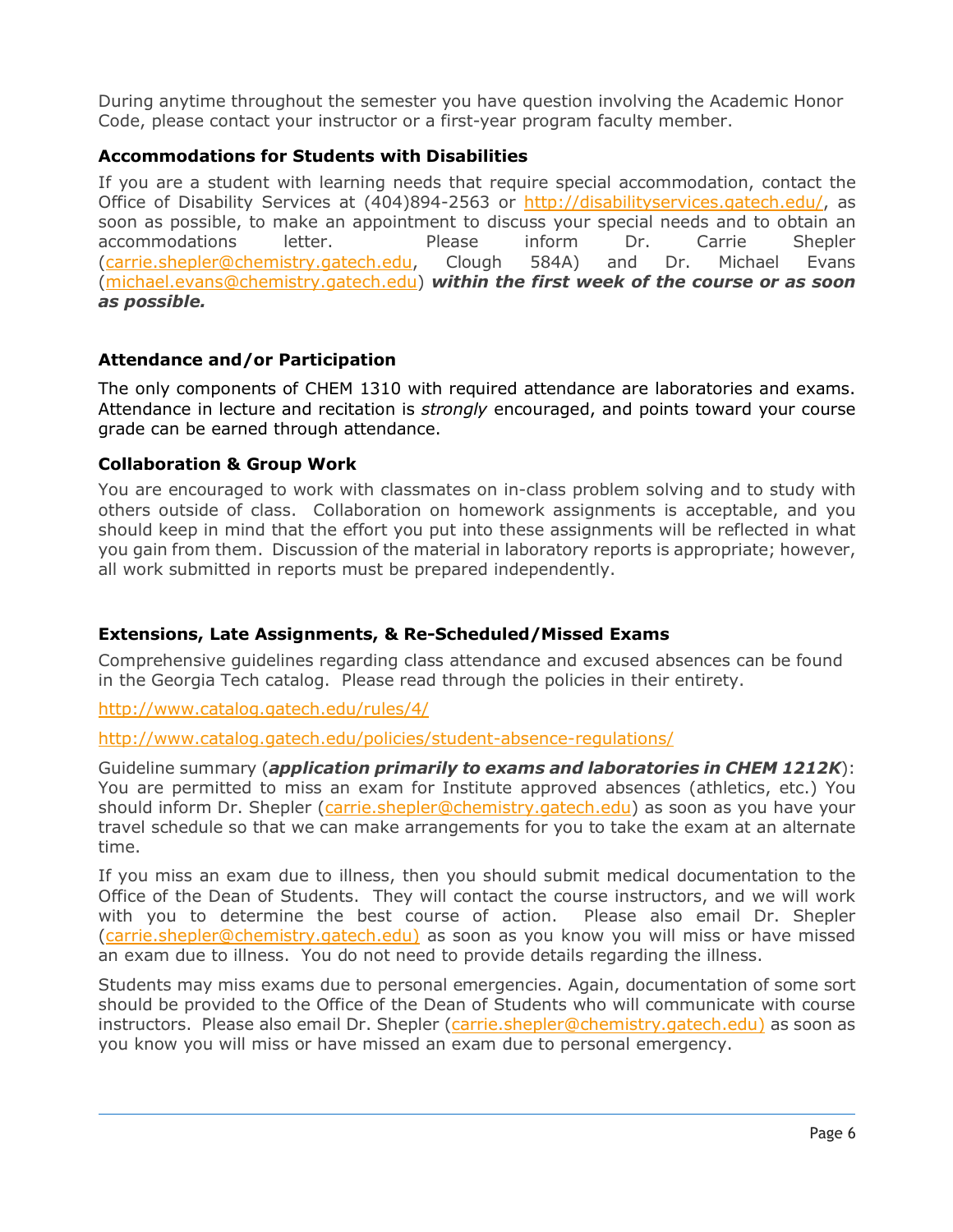Students who are absent because of participation in a particular religious observance will be permitted to make up the work missed during their absence with no late penalty, provided the student informs the course instructors of the upcoming absence, in writing, within the first two weeks of class, and provided that the student makes up the missed material within the time frame established by the course instructors. This also applies to exams.

#### *You must contact Dr. Shepler (carrie.shepler@chemistry.gatech.edu) immediately if you miss an exam without an excused absence (as outlined above), and you may not be permitted a make-up or replaced grade.*

#### **Student-Faculty Expectations Agreement**

At Georgia Tech we believe that it is important to strive for an atmosphere of mutual respect, acknowledgement, and responsibility between faculty members and the student body. See http://www.catalog.gatech.edu/rules/22/ for an articulation of some basic expectation that you can have of me and that I have of you. In the end, simple respect for knowledge, hard work, and cordial interactions will help build the environment we seek. Therefore, we encourage you to remain committed to the ideals of Georgia Tech while in this class.

We expect students to arrive prepared for class, to participate in class activities and discussions, and to utilize office hours for additional help when needed.

In return, students should expect instructors to arrive prepared for class, to engage them in activities and discussions that further their understanding of course material, and to be available during office hours.

Students should expect to spend 6-9 hours per week outside of the classroom and laboratory to excel in this course. This includes time spent reading the textbook, watching videos as assigned, working problems, and writing laboratory reports. Students are encouraged to develop a pattern of preparing for class, attending class, and then reviewing after each class period.

#### **Student Use of Mobile Devices in the Classroom**

All **laptops, tablet computers, and phones are strictly forbidden during the lecture period**, except during specific periods indicated for TurningPoint clicker questions. Exceptions will be made only for documented disabilities, following consultation with Prof. Soper.

Why? "A growing body of evidence (Links to an external site.) Links to an external site. shows that over all, college students learn less when they computers or tablets during lectures… Laptops distract from learning, both for users and for those around them."

Compliance with this policy is a prerequisite for a seat in the lecture hall.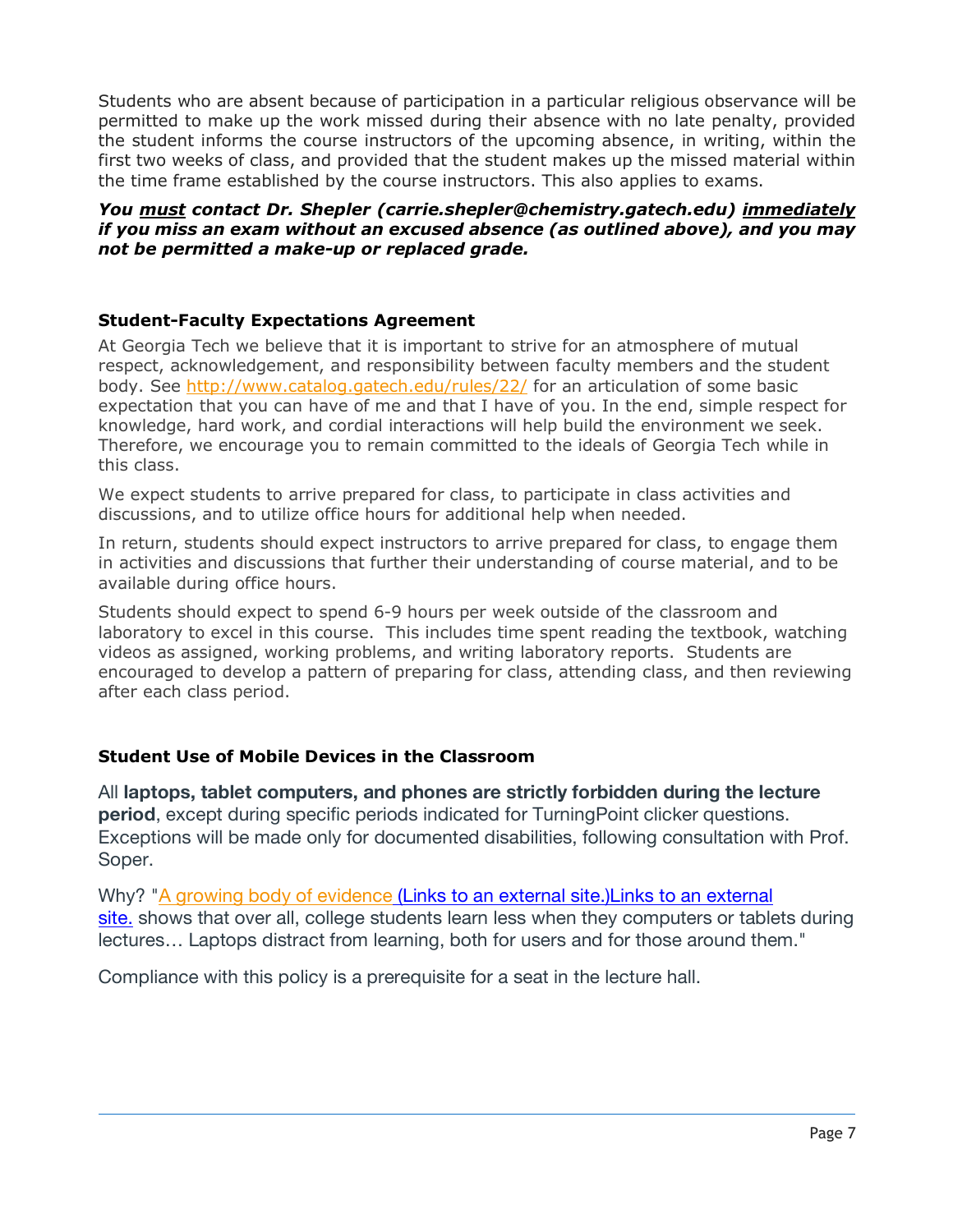## **Statement of Intent for Inclusivity**

As a member of the Georgia Tech community, I am committed to creating a learning environment in which all of my students feel safe and included. Because we are individuals with varying needs, I am reliant on your feedback to achieve this goal. To that end, I invite you to enter into dialogue with me about the things I can stop, start, and continue doing to make my classroom an environment in which you feel safe to participate in learning.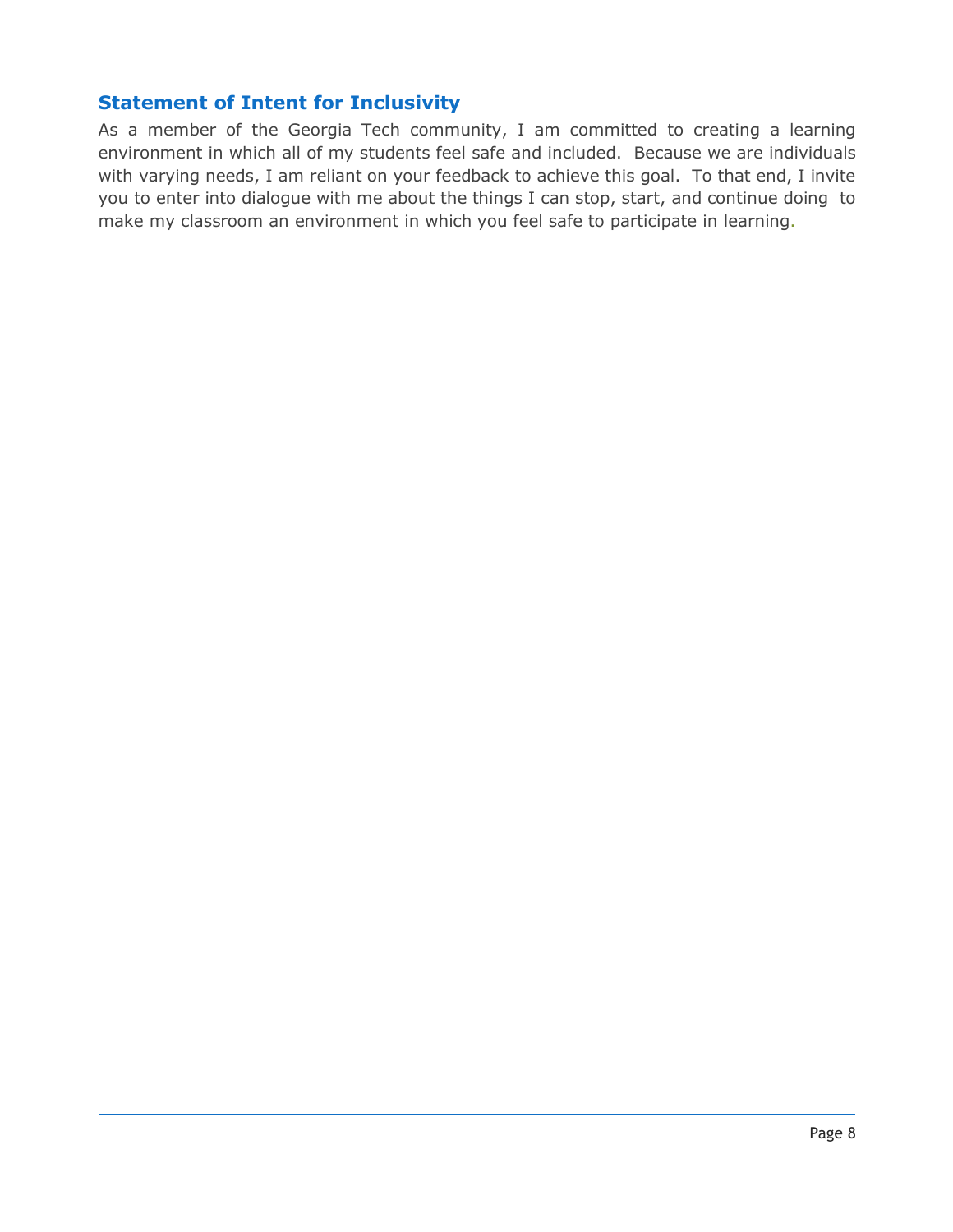## **Campus Resources for Students**

In your time at Georgia Tech, you may find yourself in need of support. Below you will find some resources to support you both as a student and as a person.

#### **Academic support**

- Center for Academic Success http://success.gatech.edu
	- o 1-to-1 tutoring http://success.gatech.edu/1-1-tutoring<br>
	o Peer-Led Undergraduate Study Undergraduate Study (PLUS) http://success.gatech.edu/tutoring/plus
	- o Academic coaching http://success.gatech.edu/coaching
- Residence Life's Learning Assistance Program https://housing.gatech.edu/learning-assistance-program

o Drop-in tutoring for many 1000 level courses

- OMED: Educational Services (http://omed.gatech.edu/programs/academic-support)
	- o Group study sessions and tutoring programs
- Communication Center (http://www.communicationcenter.gatech.edu)
	- o Individualized help with writing and multimedia projects
- Academic advisors for your major http://advising.gatech.edu/

### **Personal Support**

Georgia Tech Resources

- The Office of the Dean of Students: http://studentlife.gatech.edu/content/services; **404-894-6367**; Smithgall Student Services Building 2nd floor
	- o You also may request assistance at https://gatechadvocate.symplicity.com/care\_report/index.php/pid383662?
- Counseling Center: http://counseling.gatech.edu; **404-894-2575**; Smithgall Student Services Building 2<sup>nd</sup> floor
	- $\circ$  Services include short-term individual counseling, group counseling, couples counseling, testing and assessment, referral services, and crisis intervention. Their website also includes links to state and national resources.
	- o *Students in crisis may walk in during business hours (8am-5pm, Monday through Friday) or contact the counselor on call after hours at 404-894- 2204.*
- Students' Temporary Assistance and Resources (STAR): http://studentlife.gatech.edu/content/need-help
	- $\circ$  Can assist with interview clothing, food, and housing needs.
- Stamps Health Services: https://health.gatech.edu; **404-894-1420**
	- $\circ$  Primary care, pharmacy, women's health, psychiatry, immunization and allergy, health promotion, and nutrition
- OMED: Educational Services: http://www.omed.gatech.edu
- **Women's Resource Center: http://www.womenscenter.gatech.edu; 404- 385-0230**
- **LGBTQIA Resource Center: http://lgbtqia.gatech.edu/; 404-385-2679**
- **Veteran's Resource Center: http://veterans.gatech.edu/; 404-385-2067**
- **Georgia Tech Police: 404-894-2500**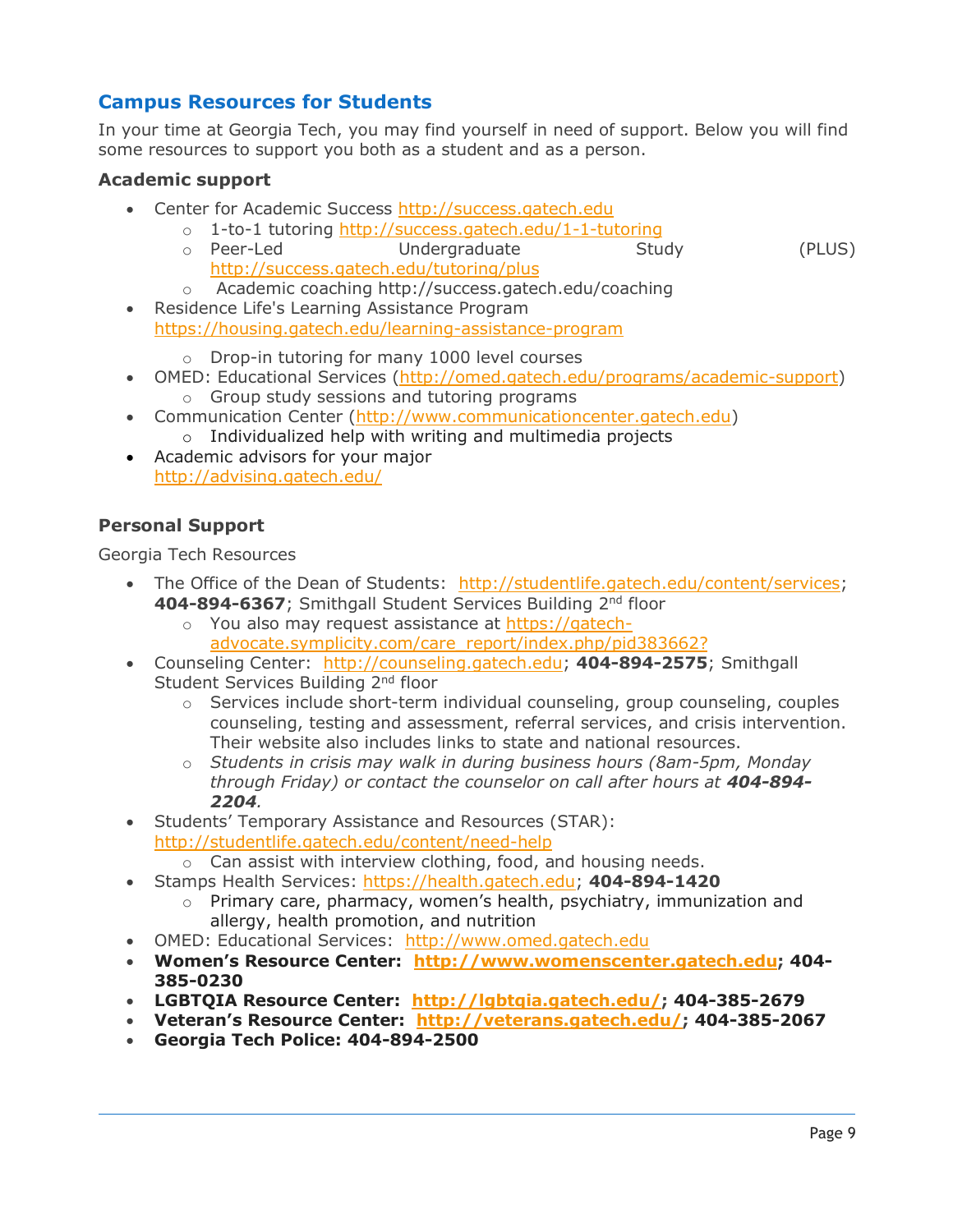## **Course Schedule**

## **Tentative Lecture Schedule**

| <b>Week Of</b> | Monday                                                                     | Wednesday                                            | Friday                                                               |
|----------------|----------------------------------------------------------------------------|------------------------------------------------------|----------------------------------------------------------------------|
| August 20      | Introduction                                                               | Kinetics (13)                                        | Kinetics (13)<br>Last day to register (4pm ET)                       |
| August 27      | Kinetics (13)                                                              | Kinetics (13)                                        | Kinetics (13)                                                        |
| September 3    | Labor Day Holiday                                                          | Kinetics (13)                                        | Chemical Equilibrium (14)                                            |
| September 10   | Chemical Equilibrium (14)                                                  | Chemical Equilibrium (14)                            | Chemical Equilibrium (14)                                            |
| September 17   | Acids and Bases (15)                                                       | In-class review for Exam 1<br>(Q&A exam on Thursday) | Acids and Bases (15)                                                 |
| September 24   | Acids and Bases (15)                                                       | Acids and Bases (15)                                 | Acids and Bases (15)                                                 |
| October 1      | Applications of Aqueous<br>Equilibrium (16)<br><b>Progress reports due</b> | Applications of Aqueous<br>Equilibrium (16)          | Applications of Aqueous<br>Equilibrium (16)                          |
| October 8      | <b>Fall Break</b>                                                          | <b>Applications of Aqueous</b><br>Equilibrium (16)   | <b>Applications of Aqueous</b><br>Equilibrium (16)                   |
| October 15     | Applications of Aqueous<br>Equilibrium (16)                                | In-class review for Exam 2<br>(Q&A exam on Thursday) | Electrochemistry (18)                                                |
| October 22     | Electrochemistry (18)                                                      | Electrochemistry (18)                                | Electrochemistry (18)<br>Withdrawal deadline<br>(October 27, 4pm ET) |
| October 29     | Electrochemistry (18)                                                      | Electrochemistry (18)                                | Electrochemistry (18)                                                |
| November 5     | Electrochemistry (18)                                                      | Transition Elements (20)                             | Transition Elements (20)                                             |
| November 12    | Transition Elements (20)                                                   | In-class review for Exam 3<br>(Q&A exam on Thursday) | Transition Elements (20)                                             |
| November 19    | Transition Elements (20)                                                   | Thanksgiving holiday                                 | Thanksgiving holiday                                                 |
| November 26    | Transition Elements (20)                                                   | Metals and Materials (21)                            | Metals and Materials (21)                                            |
| December 3     | Metals and Materials (21)                                                  | Reading period                                       | <b>Final Exams</b>                                                   |
| December 10    | <b>Final Exams</b>                                                         | <b>Final Exams</b>                                   | <b>Final Exams</b>                                                   |